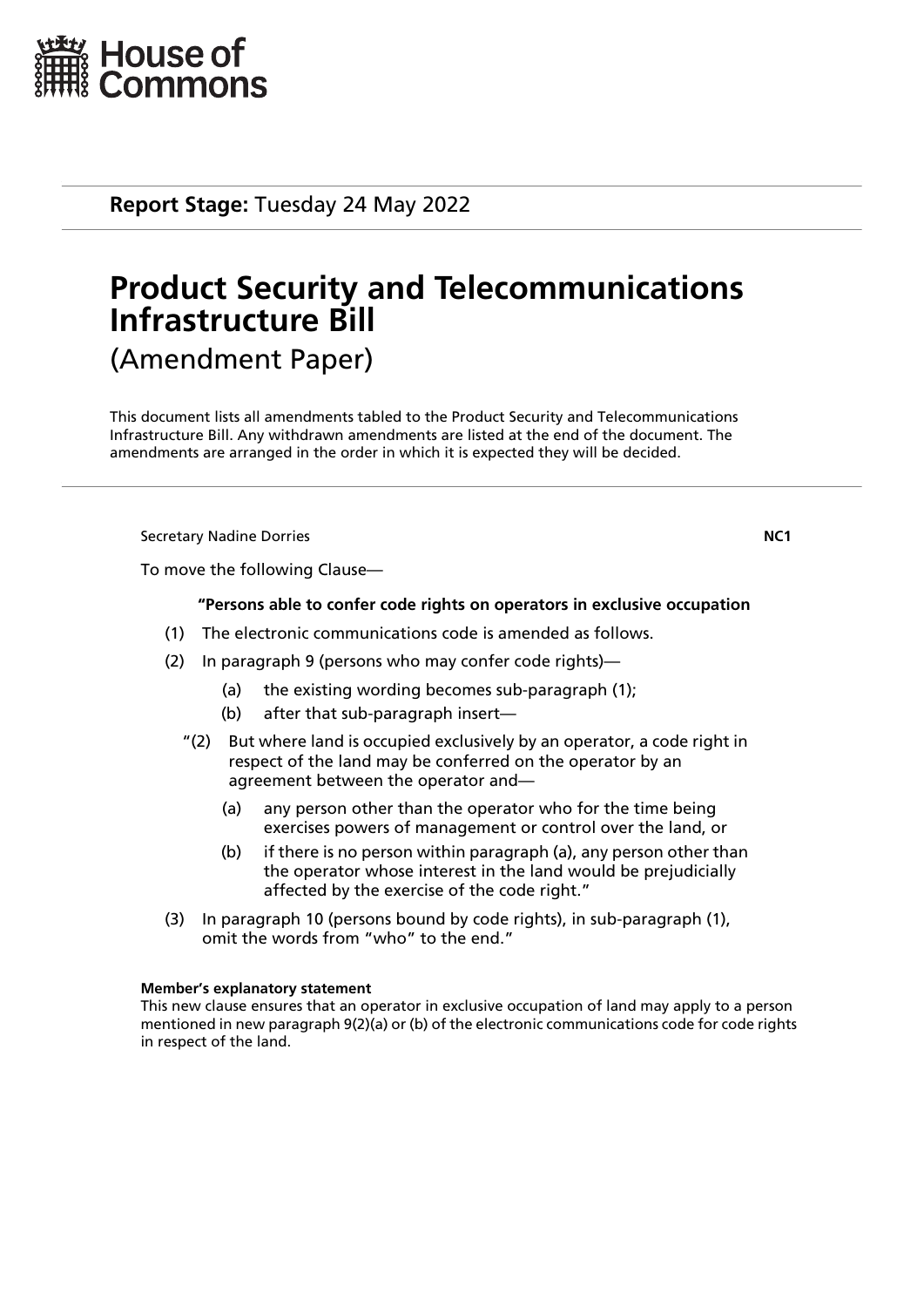Secretary Nadine Dorries **NC2** 

To move the following Clause—

## **"Jurisdiction of First-tier Tribunal in relation to code proceedings in Wales**

In paragraph 95(1) of the electronic communications code (power to confer jurisdiction on other tribunals)—

- (a) in paragraph (a), at the end insert "or the Upper Tribunal";
- (b) in paragraph (aa), for the words from ", but only" to the end substitute "or the Upper Tribunal";
- (c) omit paragraph (b)."

## **Member's explanatory statement**

This new clause gives the Secretary of State power to make regulations providing for a function conferred by the code on the court to be exercisable in relation to Wales by the First-tier Tribunal.

Secretary Nadine Dorries **1**

Page 40, line 11, leave out Clause 57

**Member's explanatory statement** This amendment is consequential on NC1.

Secretary Nadine Dorries **2**

Clause 58, page 41, leave out lines 23 to 25 and insert—

"(4) In paragraph 9 (conferral of code rights), after sub-paragraph (2) (as inserted by section (*Persons able to confer code rights on operators in exclusive occupation*)) insert—"

**Member's explanatory statement**

This amendment is consequential on NC1.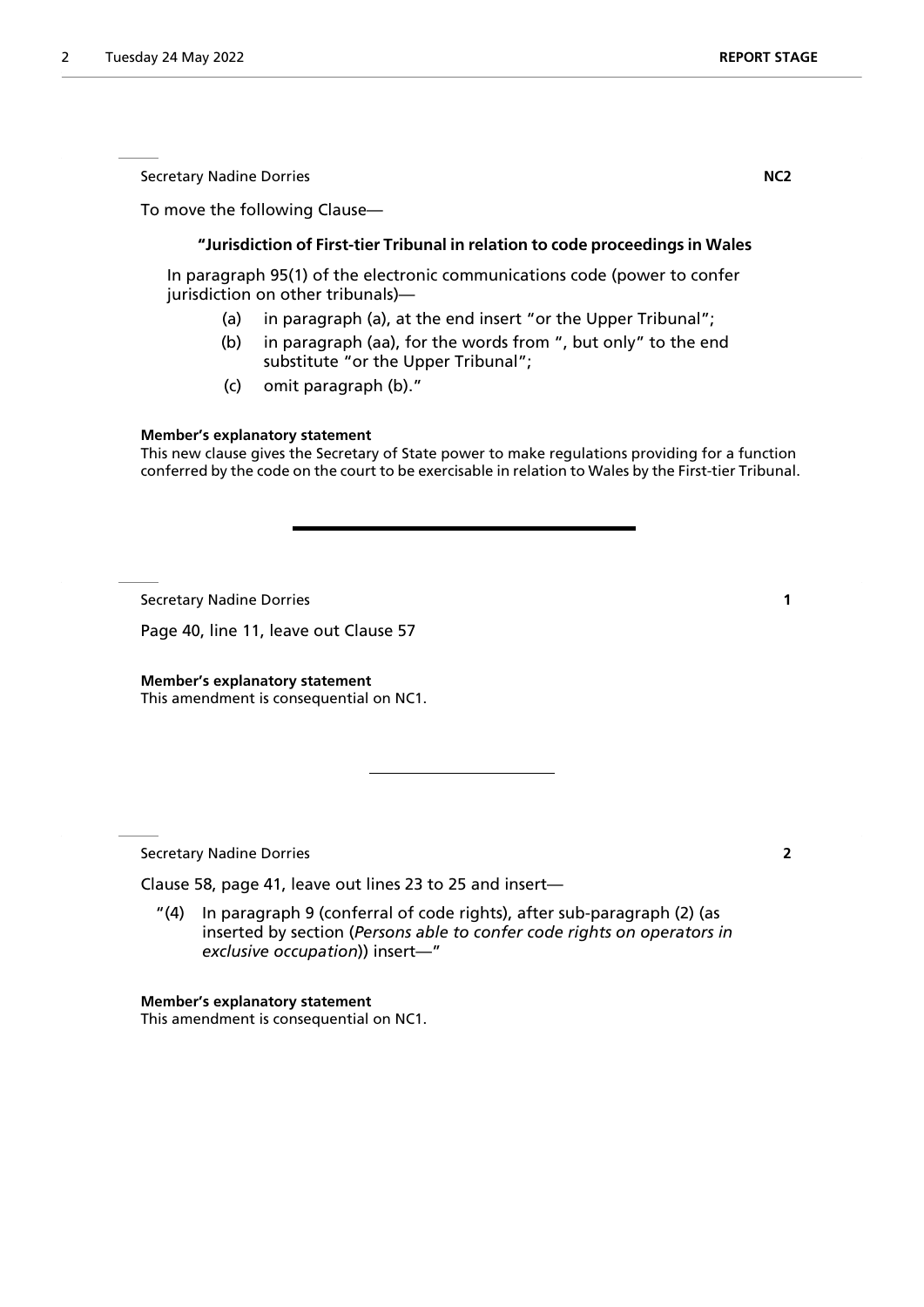Secretary Nadine Dorries **3**

Clause 58, page 41, line 26, leave out "But"

#### **Member's explanatory statement**

This amendment is consequential on NC1.

Dame Meg Hillier **14**

Clause 59, page 42, line 11, after "agreement", insert "other than with a private landlord"

#### **Member's explanatory statement**

This amendment, together with Amendments 15, 16 and 17, would apply a different regime under the Electronic Communications Code to private landlords, giving automatic upgrade rights for operators to properties owned by private landlords subject to the condition that the upgrading imposes no additional burden on the other party to the agreement.

Dame Meg Hillier **15**

Clause 59, page 43, line 39, at end insert—

- "(5B) Paragraph 17 of the new code (power for operator to upgrade or share apparatus) applies in relation to an operator who is a party to a subsisting agreement with a private landlord, but as if for sub-paragraphs (1) to (6) there were substituted—
	- "(1) This paragraph applies where—
		- (a) an operator ("the main operator") keeps electronic communications apparatus installed on, under or over land, and
		- (b) the main operator is a party to a subsisting agreement in relation to the electronic communications apparatus.
	- (2) If the conditions in sub-paragraphs (3), (4) and (6) are met, the main operator may—
		- (a) upgrade the electronic communications apparatus, or
		- (b) share the use of the electronic communications apparatus with another operator.
	- (3) The first condition is that any changes as a result of the upgrading or sharing to the electronic communications apparatus to which the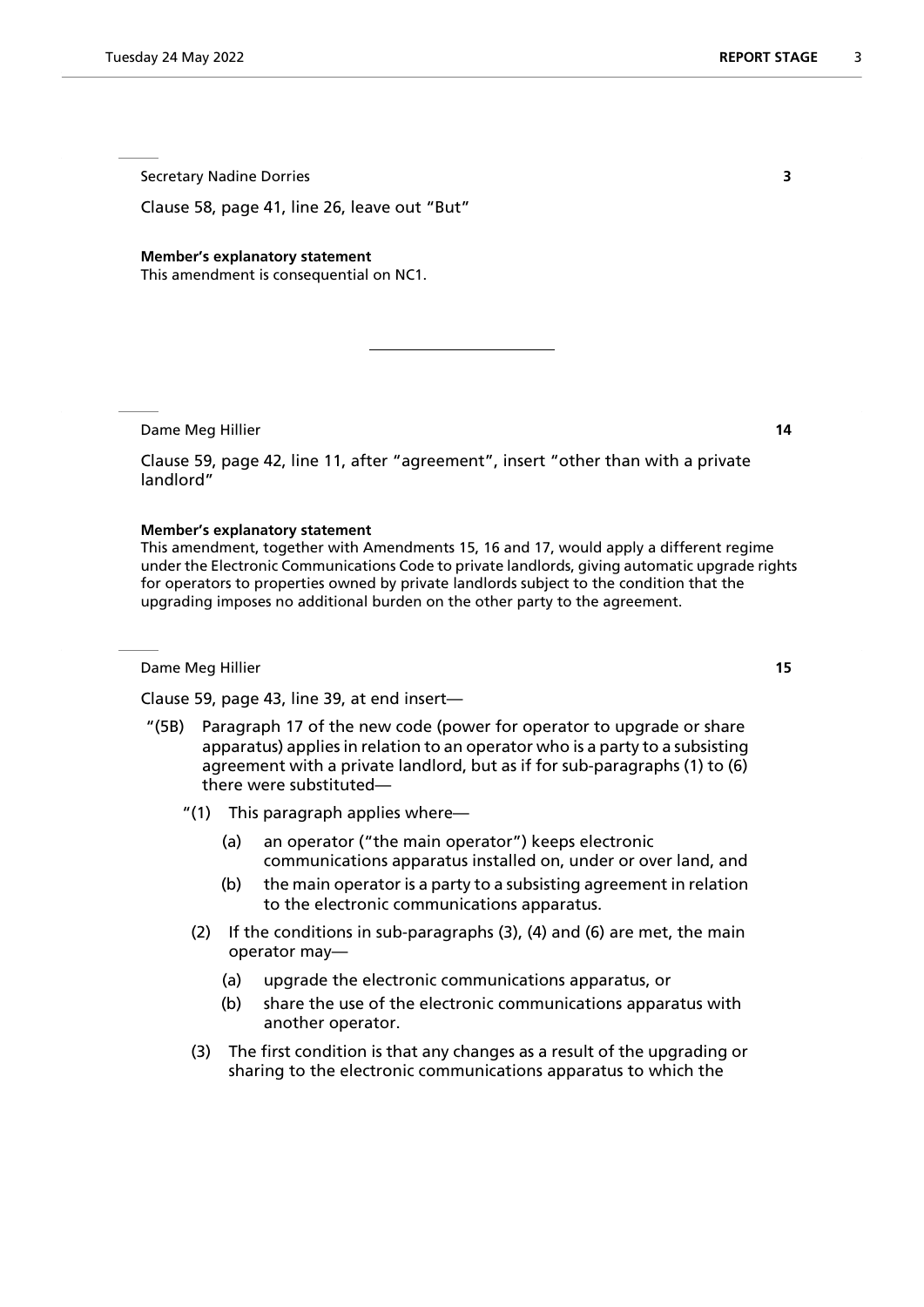agreement relates have no adverse impact, or no more than a minimal adverse impact, on its appearance.

- (4) The second condition is that the upgrading or sharing imposes no additional burden on the other party to the agreement.
- (5) For the purposes of sub-paragraph (4) a burden includes anything that—
	- (a) has an adverse effect on the person's enjoyment of the land, or
	- (b) causes loss, damage or expense to the person.
- (6) The third condition is that, before the beginning of the period of 21 days ending with the day on which the main operator begins to upgrade the electronic communications apparatus or (as the case may be) share its use, the main operator attaches a notice, in a secure and durable manner, to a conspicuous object on the relevant land.
- (7) A notice attached for the purposes of sub-paragraph (6) must—
	- (a) be attached in a position where it is reasonably legible.
	- (b) state that the main operator intends to upgrade the electronic communications apparatus or (as the case may be) share its use with another operator,
	- (c) state the date on which the main operator intends to begin to upgrade the electronic communications apparatus or (as the case may be) share its use with another operator,
	- (d) state, in a case where the main operator intends to share the use of the electronic communications apparatus with another operator, the name of the other operator, and
	- (e) give the name of the main operator and an address in the United Kingdom at which the main operator may be contacted about the upgrading or sharing.
- (8) Any person giving a notice at that address in respect of that electronic communications apparatus is to be treated as having been given that address for the purposes of paragraph 91(2).
- (9) Any agreement under Part 2 of this code is void to the extent that—
	- (a) it prevents or limits the upgrading or sharing, in a case where the conditions mentioned in sub-paragraphs (3), (4) and (6) are met, of any electronic communications apparatus to which the agreement relates that is installed on, over or under land, or
	- (b) it makes upgrading or sharing of such electronic communications apparatus subject to conditions to be met by the operator (including a condition requiring the payment of money).
- (10) Nothing in this paragraph is to be read as conferring a right on the main operator to enter the land which the main operator would not otherwise have, when upgrading or sharing the use of the electronic communications apparatus.
- (11) References in this paragraph to sharing electronic communications apparatus include carrying out works to the electronic communications apparatus to enable such sharing to take place.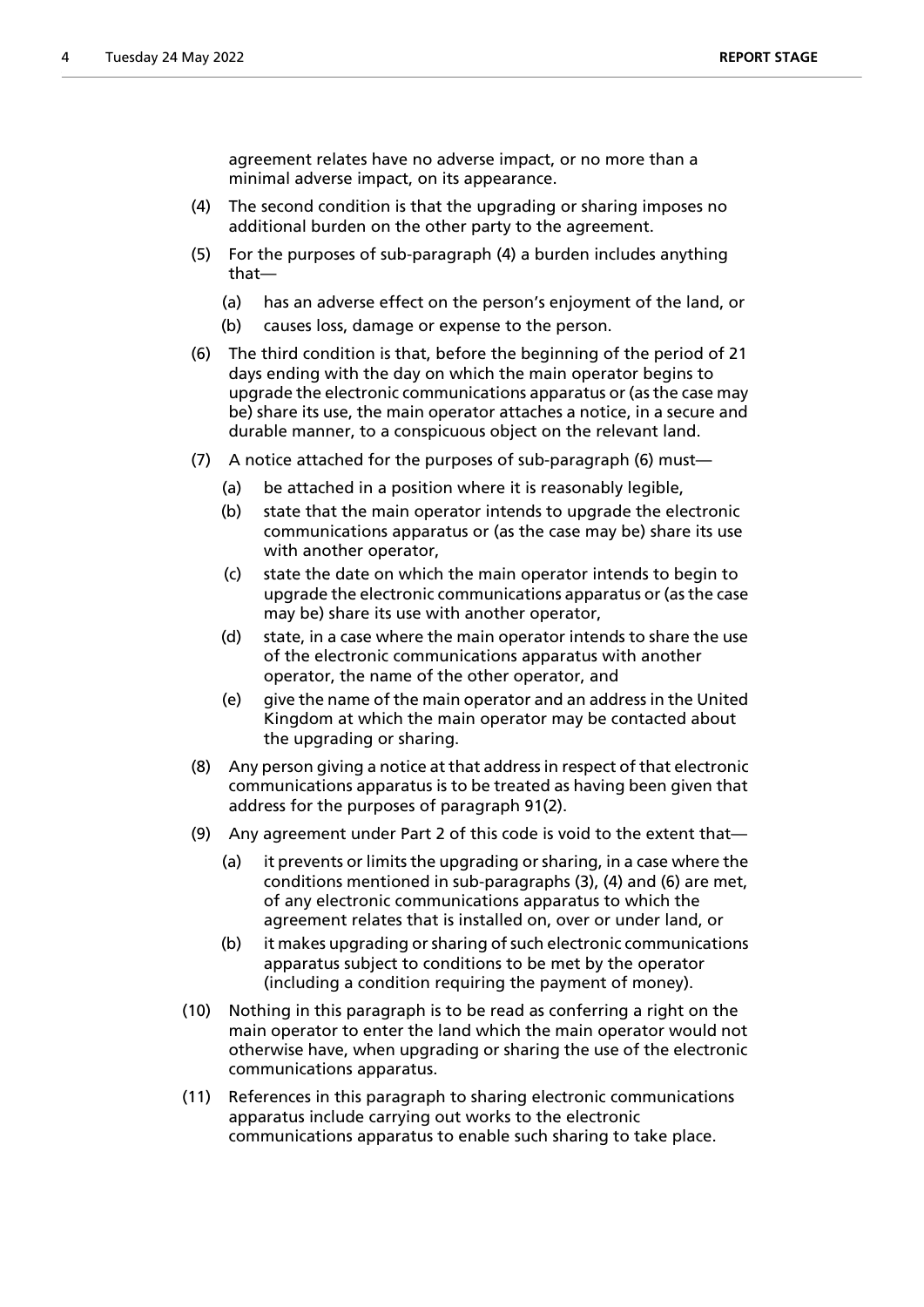(12) In this paragraph—

"the relevant land" means—

- (a) in a case where the main operator has a right to enter the land, that land;
- (b) in any other case, the land on which works will be carried out to enable the upgrading or sharing to take place or, where there is more than one set of works, the land on which each set of works will be carried out;

"subsisting agreement" has the meaning given by paragraph 1(4) of Schedule 2 to the Digital Economy Act 2017.""

#### **Member's explanatory statement**

This amendment, together with Amendments 14, 16 and 17, would apply a different regime under the Electronic Communications Code to private landlords, giving automatic upgrade rights for operators to properties owned by private landlords subject to the condition that the upgrading imposes no additional burden on the other party to the agreement.

Dame Meg Hillier **16**

Clause 60, page 44, line 4, after "land", insert "not owned by a private landlord"

## **Member's explanatory statement**

This amendment, together with Amendments 14, 15 and 17, would apply a different regime under the Electronic Communications Code to private landlords, giving automatic upgrade rights for operators to properties owned by private landlords subject to the condition that the upgrading imposes no additional burden on the other party to the agreement.

Dame Meg Hillier **17**

Clause 60, page 45, line 14, at end insert—

"17B(1) This paragraph applies where—

- (a) an operator ("the main operator") keeps electronic communications apparatus installed on, under or over land owned by a private landlord,
- (b) the main operator is not a party to an agreement under Part 2 of this code in relation to the electronic communications apparatus, and
- (c) the electronic communications apparatus was installed before 29 December 2003.
- (2) If the conditions in sub-paragraphs (3), (4) and (6) are met, the main operator may—
	- (a) upgrade the electronic communications apparatus, or
	- (b) share the use of the electronic communications apparatus with another operator.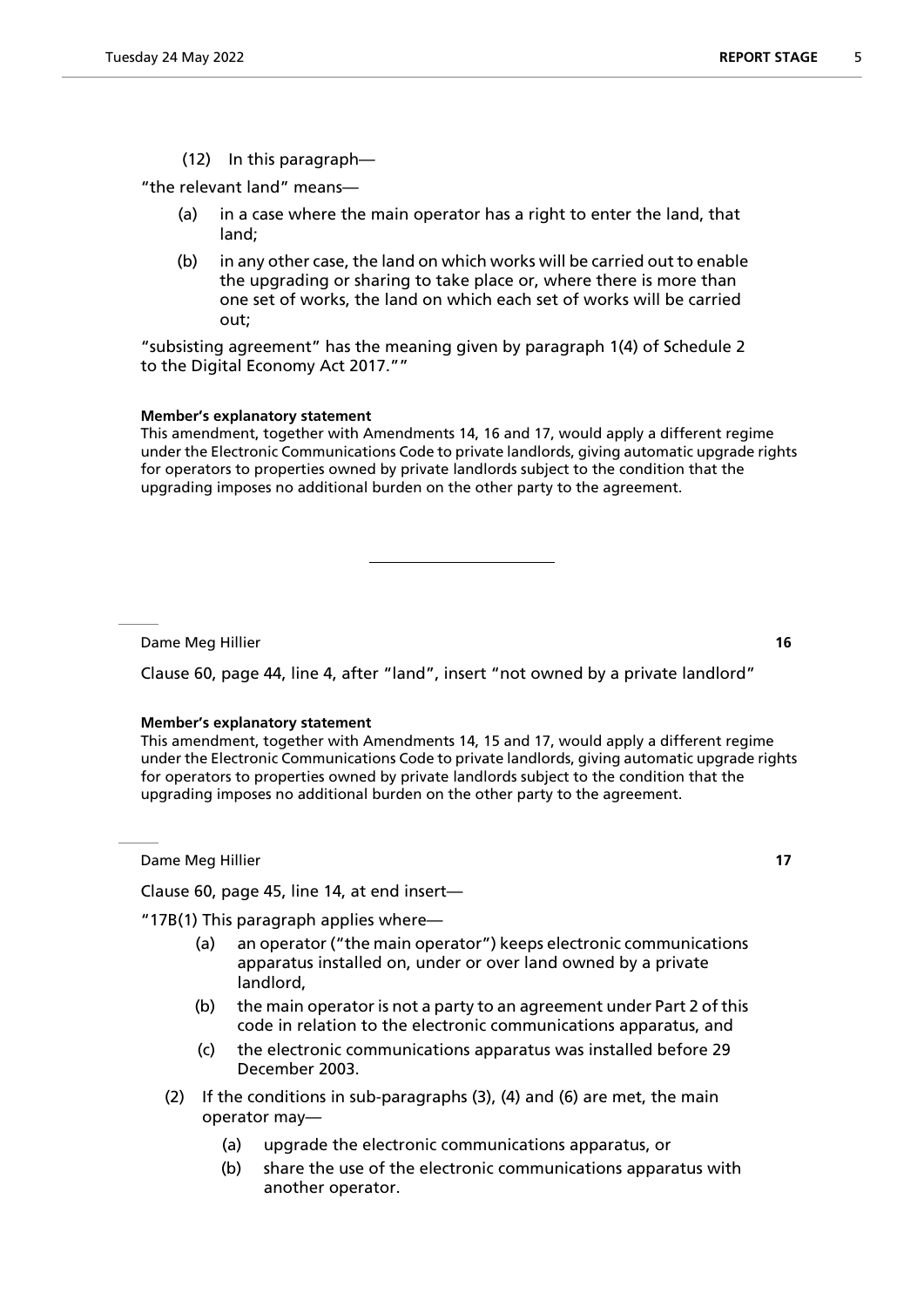- (3) The first condition is that any changes as a result of the upgrading or sharing to the electronic communications apparatus to which any existing agreement between the operator and the landlord relates have no adverse impact, or no more than a minimal adverse impact, on its appearance.
- (4) The second condition is that the upgrading or sharing imposes no additional burden on the landlord.
- (5) For the purposes of sub-paragraph (4) a burden includes anything that—
	- (a) has an adverse effect on the person's enjoyment of the land, or
	- (b) causes loss, damage or expense to the person.
- (6) The third condition is that, before the beginning of the period of 21 days ending with the day on which the main operator begins to upgrade the electronic communications apparatus or (as the case may be) share its use, the main operator attaches a notice, in a secure and durable manner, to a conspicuous object on the relevant land.
- (7) A notice attached for the purposes of sub-paragraph (6) must—
	- (a) be attached in a position where it is reasonably legible,
	- (b) state that the main operator intends to upgrade the electronic communications apparatus or (as the case may be) share its use with another operator,
	- (c) state the date on which the main operator intends to begin to upgrade the electronic communications apparatus or (as the case may be) share its use with another operator,
	- (d) state, in a case where the main operator intends to share the use of the electronic communications apparatus with another operator, the name of the other operator, and
	- (e) give the name of the main operator and an address in the United Kingdom at which the main operator may be contacted about the upgrading or sharing.
- (8) Any person giving a notice at that address in respect of that electronic communications apparatus is to be treated as having been given that address for the purposes of paragraph 91(2).
- (9) Nothing in this paragraph is to be read as conferring a right on the main operator to enter the land which the main operator would not otherwise have, when upgrading or sharing the use of the electronic communications apparatus.
- (10) References in this paragraph to sharing electronic communications apparatus include carrying out works to the electronic communications apparatus to enable such sharing to take place.
- (11) In this paragraph "the relevant land" means—
	- (a) in a case where the main operator has a right to enter the land, that land;
	- (b) in any other case, the land on which works will be carried out to enable the upgrading or sharing to take place or, where there is more than one set of works, the land on which each set of works will be carried out."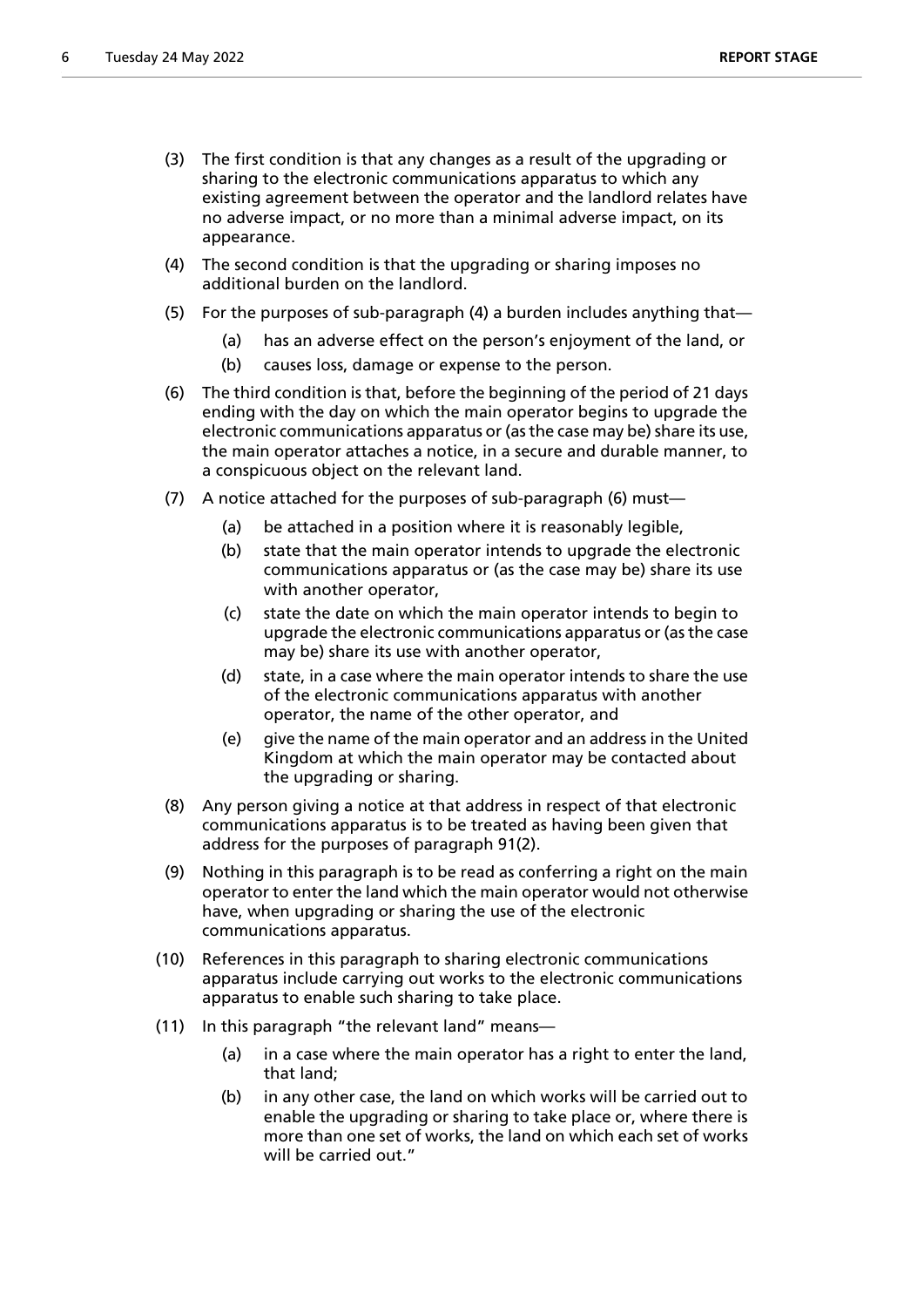### **Member's explanatory statement**

This amendment, together with Amendments 14, 15 and 16, would apply a different regime under the Electronic Communications Code to private landlords, giving automatic upgrade rights for operators to properties owned by private landlords subject to the condition that the upgrading imposes no additional burden on the other party to the agreement.

Sir Desmond Swayne **12**

Page 45, line 18, leave out Clause 61

#### **Member's explanatory statement**

This amendment removes clause 61 of the Bill, which gives operators the ability to calculate rent based on 'land value' rather than 'market value' when renewing tenancies to host digital infrastructure on private land.

Sir Desmond Swayne **13**

Page 46, line 42, leave out Clause 62

## **Member's explanatory statement**

This amendment removes clause 62 of the Bill, which gives operators the ability to calculate rent based on 'land value' rather than 'market value' when renewing tenancies to host digital infrastructure on private land in Northern Ireland.

Sir Desmond Swayne **9**

Clause 68, page 58, line 38, leave out from "must" to "one" in line 39 and insert "use"

#### **Member's explanatory statement**

This amendment, along with Amendments 10 and 11, seeks to ensure that operators engage in the alternative dispute resolution process by making it mandatory.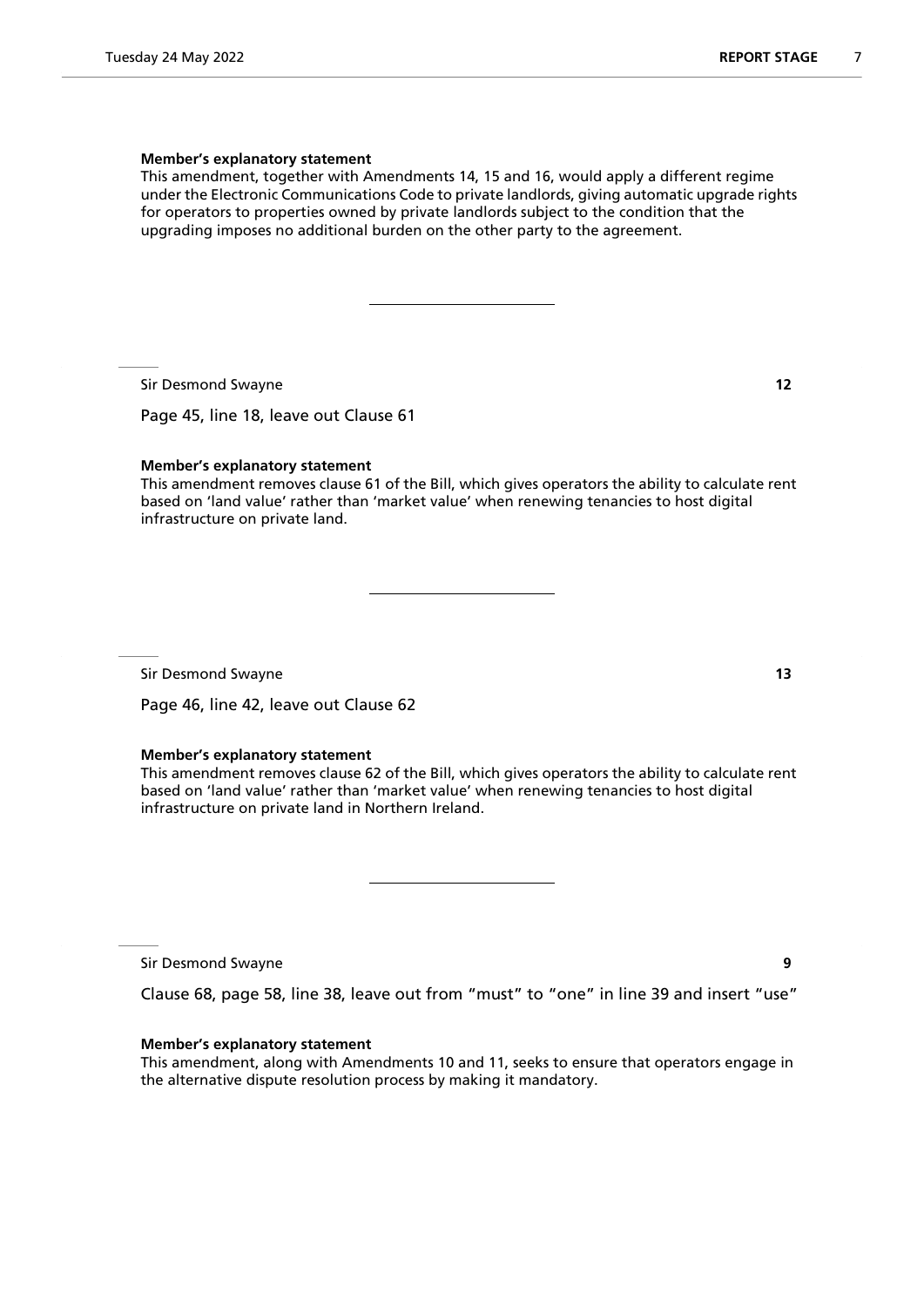| <b>Secretary Nadine Dorries</b><br>4                                                                                                                                                                                                                                                                                             |
|----------------------------------------------------------------------------------------------------------------------------------------------------------------------------------------------------------------------------------------------------------------------------------------------------------------------------------|
| Clause 68, page 58, line 41, after "operator" insert "or the relevant person"                                                                                                                                                                                                                                                    |
| <b>Member's explanatory statement</b><br>This amendment and Amendments 5, 6 and 7 ensure that a person from whom an operator is<br>seeking a code agreement may, at any time, give the operator a notice stating that the person<br>wishes to engage in alternative dispute resolution in relation to the prospective agreement. |
| <b>Secretary Nadine Dorries</b><br>5.                                                                                                                                                                                                                                                                                            |
| Clause 68, page 58, line 41, leave out "relevant person" and insert "other"                                                                                                                                                                                                                                                      |
| <b>Member's explanatory statement</b><br>See the explanatory statement for Amendment 4.                                                                                                                                                                                                                                          |
| <b>Secretary Nadine Dorries</b><br>6                                                                                                                                                                                                                                                                                             |
| Clause 68, page 58, line 42, after "operator" insert "or the relevant person (as the case<br>may be)"                                                                                                                                                                                                                            |
| <b>Member's explanatory statement</b><br>See the explanatory statement for Amendment 4.                                                                                                                                                                                                                                          |
| <b>Secretary Nadine Dorries</b><br>$\overline{ }$                                                                                                                                                                                                                                                                                |
| Clause 68, page 58, line 43, leave out "relevant person" and insert "other"                                                                                                                                                                                                                                                      |
| <b>Member's explanatory statement</b><br>See the explanatory statement for Amendment 4.                                                                                                                                                                                                                                          |
| <b>Sir Desmond Swayne</b><br>10                                                                                                                                                                                                                                                                                                  |
| Clause 68, page 59, line 12, leave out from "must" to "one" in line 13 and insert "use"                                                                                                                                                                                                                                          |
| <b>Member's explanatory statement</b><br>This amendment, along with Amendments 9 and 11, seeks to ensure that operators engage in the<br>alternative dispute resolution process by making it mandatory.                                                                                                                          |

Sir Desmond Swayne **11**

Clause 68, page 59, line 34, leave out from "must" to "one" in line 35 and insert "use"